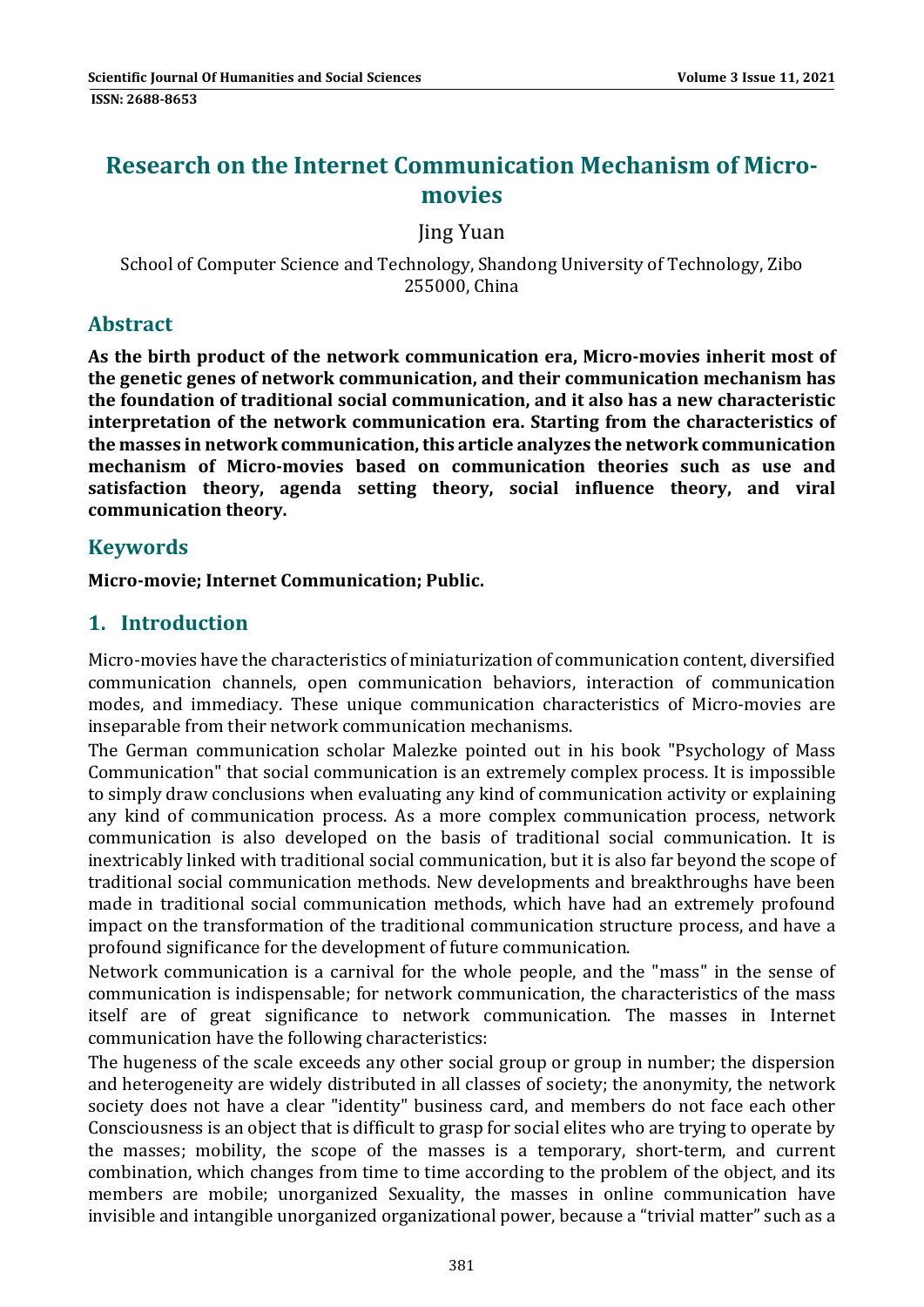micro-film or a hot event on the Internet gathers the masses, mainly relying on the stimulation and mobilization of external forces The formation of mass behavior; homogeneity, although mass members have different social attributes, they have the same behavior tendency, so they have homogeneity and are susceptible to manipulation and influence by external forces.

As the birth product of the era of network communication, Micro-movies inherit most of the genetic genes of network communication. Therefore, its communication mechanism has the foundation of traditional social communication, and it also has a new characteristic interpretation of the network communication era. We can grasp it from the following aspects.

## **2. Use and Satisfaction Theory**

The theory of use and satisfaction believes that audiences are individuals with specific needs, and regard their media contact activities as a process of "using" media based on specific needs motives, so that these needs are "satisfied". 1 The rapid development of Micro-movies is largely due to the fact that it meets the social and psychological needs of modern audiences. The pace of life is accelerating, the leisure and entertainment space of modern people is infinitely compressed, eating fast food, the enjoyment of spiritual food is even more "desire" is not available, the impoverishment of modern people's spiritual world has aroused strong attention and extensive discussion in the society, what they need most is not only material wealth, but also spiritual consumption. Micro-movies have been implanted in modern people's lives in their short and flat form, alleviating the pressure of people's daily life and work, and allowing people to relax and be happy when they are busy. Since it is impossible to have time to squeeze in front of the TV and watch soap operas with tears and noses, it is inevitable that there will be confusion during communication and no common topics. Micro-movies allow people to get rid of this kind of speechless communication dilemma., A few minutes of a story and an impression, through the exchange of micro-film content, establish harmonious and harmonious interpersonal relationships, and through the empathy of the micro-film, arouse the audience's divergent thinking about the theme of the film, taste life, feel the surrounding social life conditions, and enrich the spirit Life is not busy all day but still feels empty and lonely, and can temporarily relieve the tension of life.

Denis McQuail et al conducted a survey and analysis on the popularity of TV programs in 1969, and concluded four common basic types of satisfaction provided by TV programs, namely, the utility of mood conversion, the utility of interpersonal relationships, and the self. Confirm the utility and environmental monitoring utility. From the perspective of reality, various media and communication forms reflect this situation more or less, but in different times, people have different requirements for the form to be satisfied, and the focus is different. Traditional media and communication forms can no longer keep up with the development of the times. Trends cannot meet people's specific needs, and the emergence of micro-film platforms cannot be said to have come into being.

## **3. Agenda Setting Theory**

During the US presidential election in 1968, American communications scientists McComs and Shaw conducted a survey on the influence of news media reports on voters, and based on the results of the survey, they came up with an agenda setting theory. The theory believes that mass communication activities affect people's judgment of the importance of events by assigning different levels of importance to various "topics", which is the function of "the agenda setting of mass media".

As discussed earlier, network communication is rooted in mass communication and transcends the scope of mass communication. As a Micro-movie spread through the Internet, its form and content have new developments relative to traditional movies. However, the important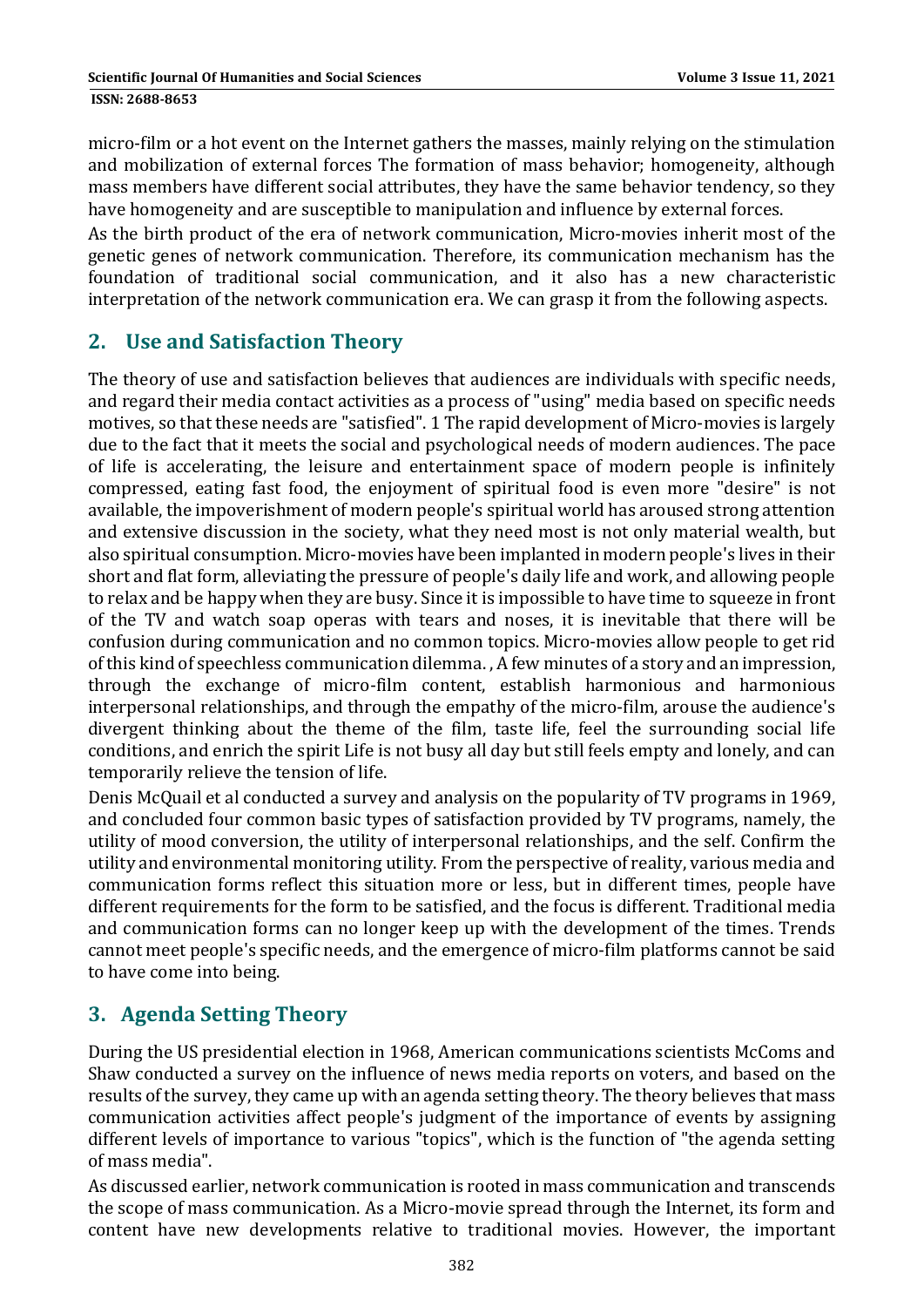position of the theme as the soul of the movie has not changed much. The agenda setting of online communication has a great influence on the choice of the Micro-movie theme. Important influence, and the agenda setting influences the click-through rate and dissemination effect of the Micro-movie.

From the perspective of the themes of Micro-movies, those that can reflect the passage of time, the development and changes of the times, and the real feelings between people are likely to arouse the emotional resonance of the audience, and the easier it is to achieve success. In the process of dissemination of Micro-movies, through the mass media, people's attitudes can be influenced by arranging issues related to the event, although the specific feelings and opinions it brings to people are not known in advance.

In the youth nostalgic and inspirational micro-film "Old Boy", every post-80s generation can more or less see his own shadow, bringing back a memory of that year. When people are young, there will always be many dreams and dreams, but time goes by and years are ruthless. At the beginning, the group of teenagers ran for life, they were just inconspicuous existence in society, and the original dreams also collapsed in the cruel reality. The film more realistically shows the current life status of the post-80s generation, in the joys and sorrows, in the ups and downs, expressed the young generation's persistent pursuit of dreams, aroused great repercussions among young people, and at the same time aroused their enthusiasm for struggle. Such films, youthful, inspirational and a touch of melancholic nostalgia, naturally evoke the collective emotions of those born in the 80s and 90s. Through the setting of specific themes, a series of Micro-movies with a longer time span have produced more Long-term, comprehensive macro social effects.

## **4. Social Impact Theory**

The theory of social influence is a very common psychosocial phenomenon. The group information pressure and convergence psychology produced by group norms make the behavior of individuals in social groups more or less change in one way or another. The appeals for social ethics, family virtues, professional ethics, and personal ethics in Micro-movies have reached the effect of agenda setting. External forces are always external forces. To cause personal transformation of the audience, more lies in the realization of symbolic interaction and self‐interaction. 

The initiator of the symbolic interaction theory was the American social psychologist GH Mead in the early 20th century. After the 1960s, American scholars such as Bloomer, Sibutani, Turner and other scholars further developed and perfected Mead's theory. This theory regards people as social animals with symbolic behavior, and regards human symbolism as a positive and creative process, which is a kind of vitality for humans to create a wide range of cultures. From the perspective of communication science, as a social interaction process, one of the important functions of network communication activities is to expand the space of meaning shared by both parties, so that the common understanding of both parties is continuously strengthened. And the common meaning space contains two meanings: they have a consensus on the symbolic communication used in communication activities; they have roughly the same or similar life experience and cultural background.

The audiences who actively choose to watch the same Micro-movie have similar social backgrounds in terms of education, age, and class. They have been exposed to the Internet since they were young or very early, and they have a common understanding of the symbolic language of the Internet, and they know how to use the Internet to spread Tools for selfcatharsis and communication. Therefore, for the meaning expressed by Micro-movies, they conduct social interaction through self-understanding or communication with others. In this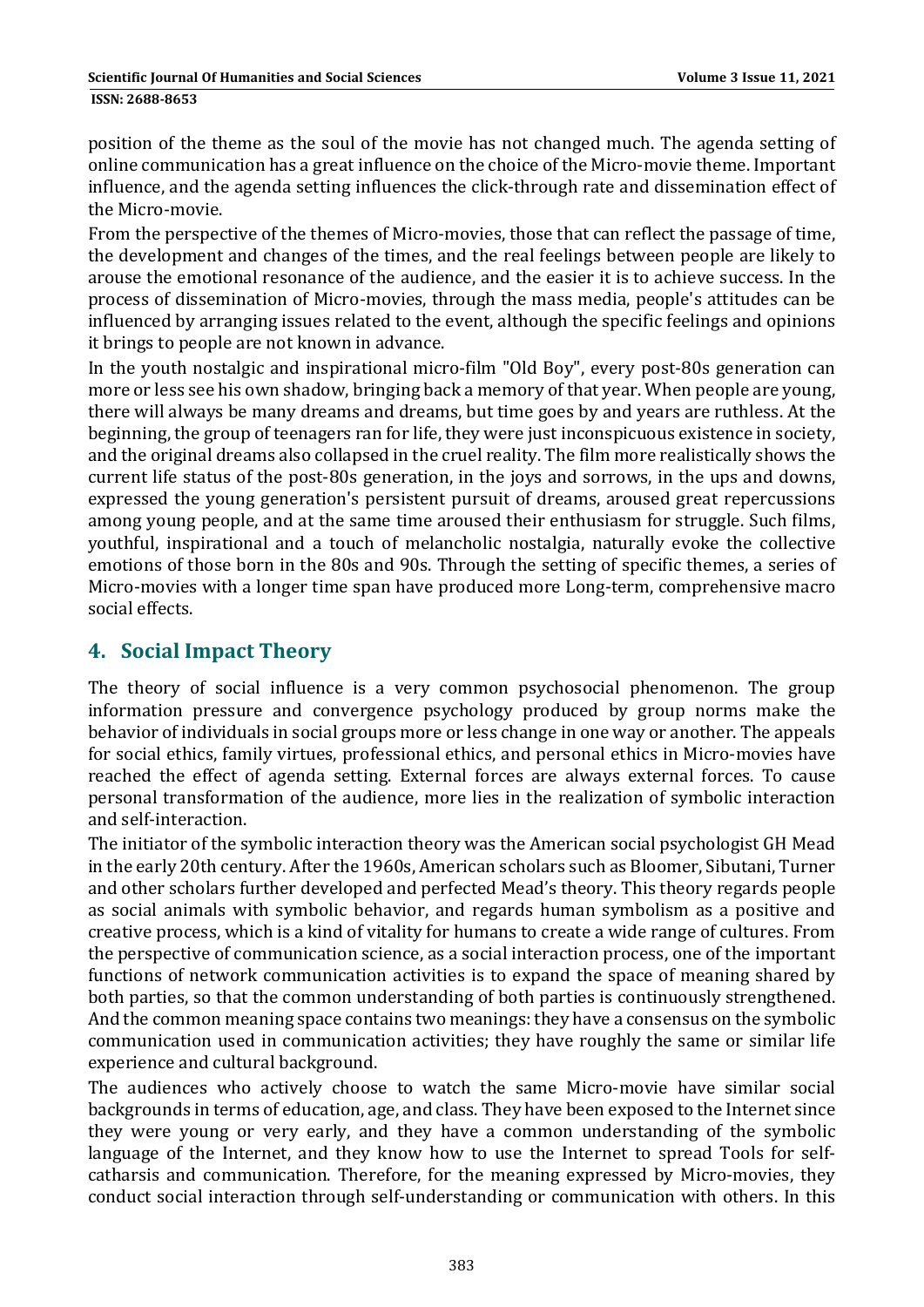#### **ISSN: 2688-8653**

process, the audience actively participates in information exchange and pays attention to the dissemination of information content, making good Micro movies stand out and spread widely. Bloomer once put forward the view of "human self-interaction" in "Symbolic Interaction". He believes that man is a social existence that possesses himself. In addition to taking external things and others as the object of cognition, he also regards himself as the object of cognition. In the process of taking oneself as the object of cognition, one can know oneself and have one's own concept to communicate or spread with oneself. After people's social interaction and selfinteraction, the issues in the agenda setting are transformed into social consciousness and overall consciousness, and its effect is finally realized. In October 2011, the Xiaoyueyue incident aroused widespread social attention. The "Event Planning Book" related to the micro-film "Let's Be Filled with Love" wrote: "Xiaoyueyue's death, indifference is exposed, the conscience of society However, I was gradually awakened by Xiao Yueyue's questions... After receiving higher education and rich in knowledge, are we also rich in ideological and moral quality? How many people are self-reflection?" Through self-interaction, self-education, Self-reflection, selfimprovement, rejection of indifference, tearing down the wall in the heart, there is no doubt that this micro-film did it. Not only that, more and more Micro-movies are paying more and more attention on the road of public welfare by guiding the self-interaction of the audience and asking themselves to achieve the purpose of public welfare.

## **5. Viral Transmission**

Viral marketing is a common method of network marketing. It uses the word-of-mouth communication principle of users to quickly, efficiently and cheaply spread the product exponentially like a virus to achieve commercial success. This kind of magical marketing method is applied to the field of communication, and it is called "viral transmission".

Viral transmission is a unique transmission method in the era of network transmission, which is separated from the traditional transmission method. The network dissemination of micro movies breaks the one-way transmission mode of "point-to-point" in traditional movies, and replaces it with a multi-point-to-multipoint transmission mode, which extends the breadth and depth of dissemination to the greatest extent.

Micro-movies may resonate with the audience with their humor, youth and inspiration, or with their sweet love and warm affection. The audience can't help but forward and share with the more attractive and affinity than traditional movies, and share them through sharing. The mechanism promotes and disseminates Micro-movies. Two major websites, BuzzFeed and StumbleUpon, recently discovered that the content that is rapidly spreading on the Internet is initially spread on a large scale after the sharing of small groups within a large audience.

At present, all Micro-movies with high click-through rates are indispensable for virality. The "Six Degrees of Division" theory believes that only six people are needed to establish a connection between any two people in the world. That is to say, through the uninterrupted sharing or forwarding of Micro-movies on online platforms such as Weibo and Qzone by the audience, the network audience that can eventually be covered is incalculable. In Lao Tzu's words, "One life is two, two is three, and everything is three." This kind of fission spread makes the values contained in Micro-movies spread rapidly throughout the society.

In the era of network communication, as a new type of media communication method and behavior, Micro-movies have vigorous vitality and broad development prospects. However, with the continuous advancement of network technology and digital new media technology, people's social lifestyle needs continue to change, and the advantages and disadvantages of microfilms will gradually become prominent and improved. How to maintain the subjectivity and purity of expression of microfilms in the wave of development, make full use of their